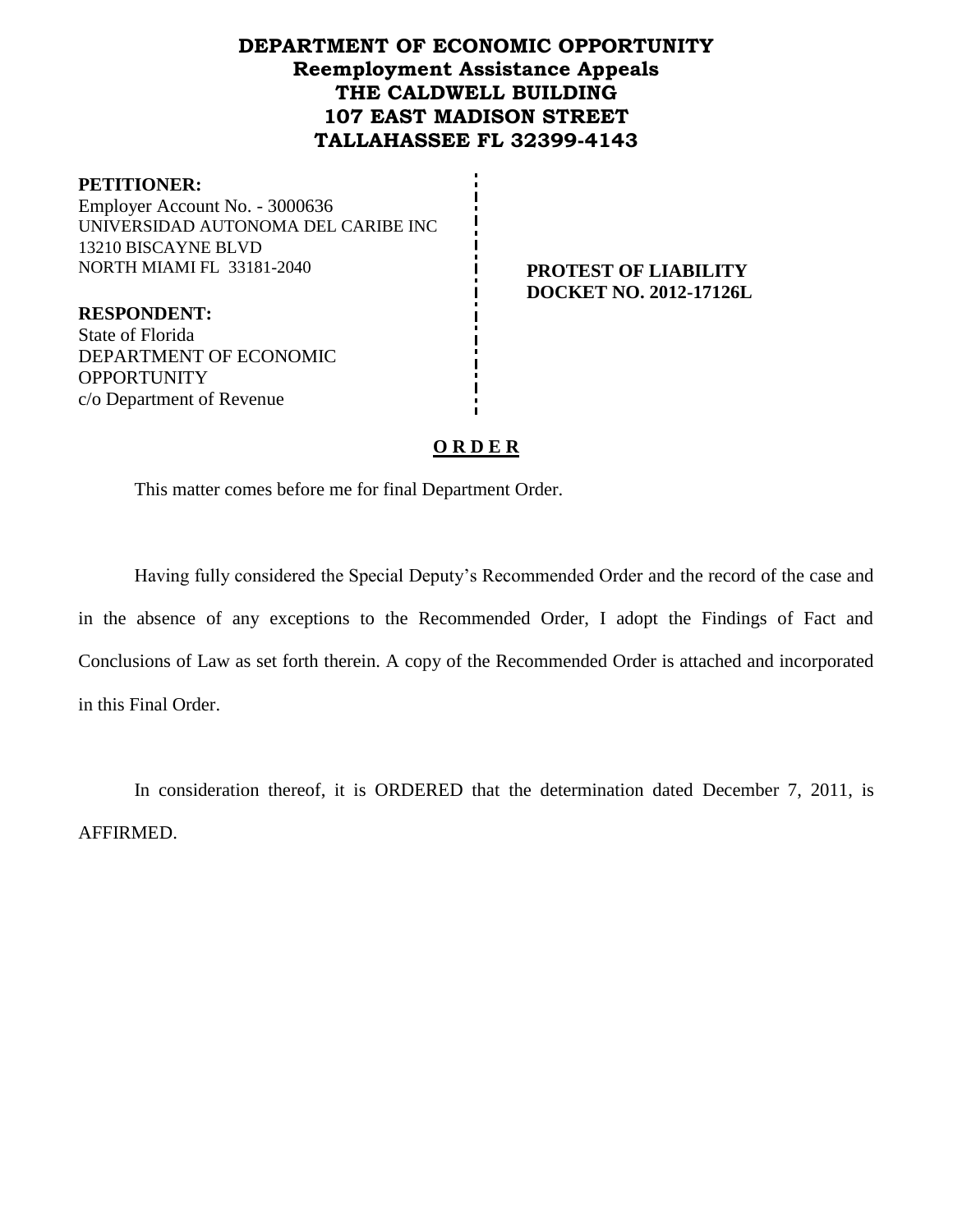#### **JUDICIAL REVIEW**

Any request for judicial review must be initiated within 30 days of the date the Order was filed. Judicial review is commenced by filing one copy of a *Notice of Appeal* with the DEPARTMENT OF ECONOMIC OPPORTUNITY at the address shown at the top of this Order and a second copy, with filing fees prescribed by law, with the appropriate District Court of Appeal. It is the responsibility of the party appealing to the Court to prepare a transcript of the record. If no court reporter was at the hearing, the transcript must be prepared from a copy of the Special Deputy's hearing recording, which may be requested from the Office of Appeals.

Cualquier solicitud para revisión judicial debe ser iniciada dentro de los 30 días a partir de la fecha en que la Orden fue registrada. La revisión judicial se comienza al registrar una copia de un *Aviso de Apelación* con la Agencia para la Innovación de la Fuerza Laboral [*DEPARTMENT OF ECONOMIC OPPORTUNITY]* en la dirección que aparece en la parte superior de este *Orden* y una segunda copia, con los honorarios de registro prescritos por la ley, con el Tribunal Distrital de Apelaciones pertinente. Es la responsabilidad de la parte apelando al tribunal la de preparar una transcripción del registro. Si en la audiencia no se encontraba ningún estenógrafo registrado en los tribunales, la transcripción debe ser preparada de una copia de la grabación de la audiencia del Delegado Especial [*Special Deputy*], la cual puede ser solicitada de la Oficina de Apelaciones.

Nenpòt demann pou yon revizyon jiridik fèt pou l kòmanse lan yon peryòd 30 jou apati de dat ke Lòd la te depoze a. Revizyon jiridik la kòmanse avèk depo yon kopi yon *Avi Dapèl* ki voye bay DEPARTMENT OF ECONOMIC OPPORTUNITY lan nan adrès ki parèt pi wo a, lan tèt *Lòd* sa a e yon dezyèm kopi, avèk frè depo ki preskri pa lalwa, bay Kou Dapèl Distrik apwopriye a. Se responsabilite pati k ap prezante apèl la bay Tribinal la pou l prepare yon kopi dosye a. Si pa te gen yon stenograf lan seyans lan, kopi a fèt pou l prepare apati de kopi anrejistreman seyans lan ke Adjwen Spesyal la te fè a, e ke w ka mande Biwo Dapèl la voye pou ou.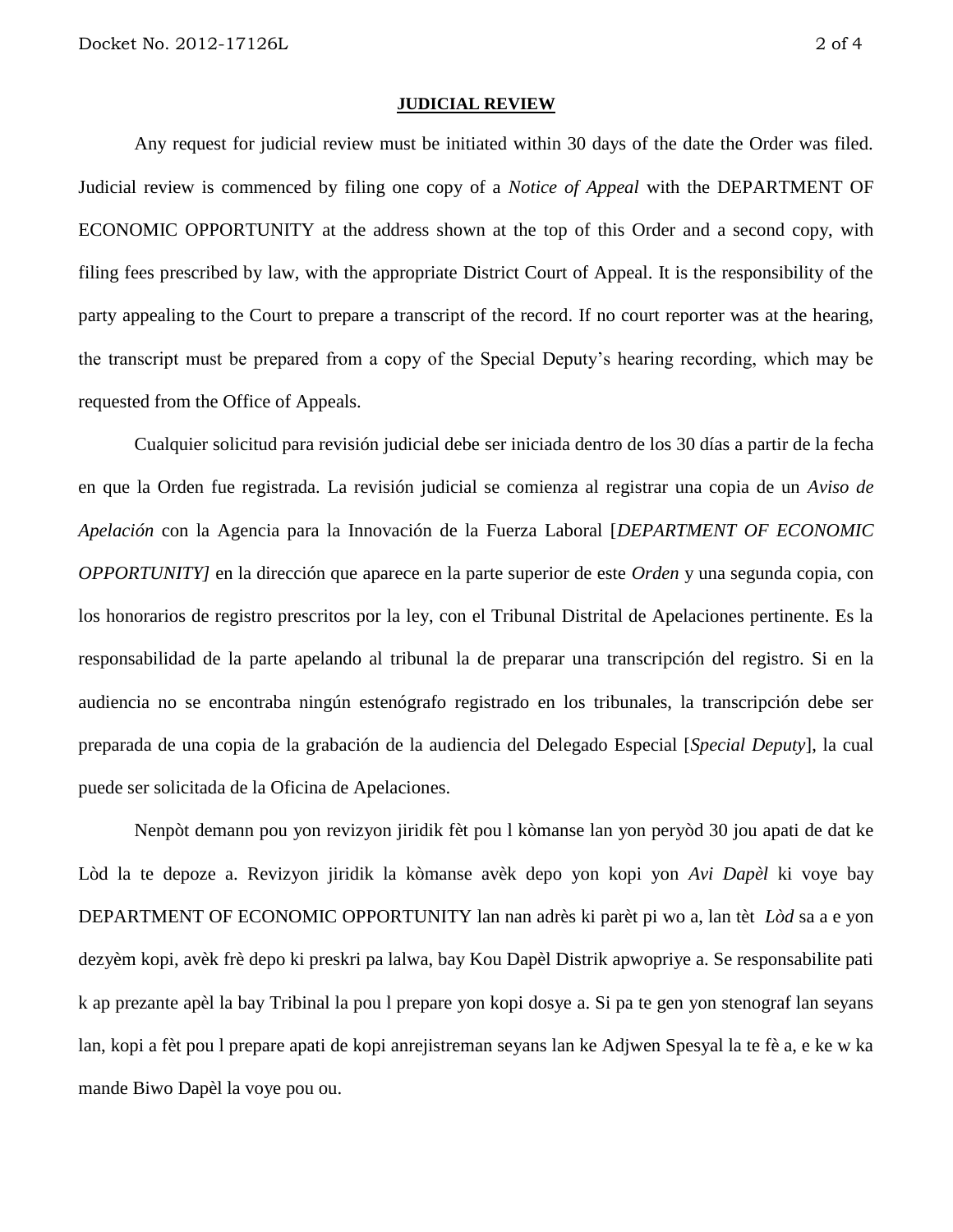DONE and ORDERED at Tallahassee, Florida, this \_\_\_\_\_\_\_ day of January, 2013.



Altemese Smith, Assistant Director, Reemployment Assistance Services DEPARTMENT OF ECONOMIC OPPORTUNITY

FILED ON THIS DATE PURSUANT TO § 120.52, FLORIDA STATUTES, WITH THE DESIGNATED DEPARTMENT CLERK, RECEIPT OF WHICH IS HEREBY ACKNOWLEDGED.

 $\overline{\phantom{a}}$  ,  $\overline{\phantom{a}}$  ,  $\overline{\phantom{a}}$  ,  $\overline{\phantom{a}}$  ,  $\overline{\phantom{a}}$  ,  $\overline{\phantom{a}}$  ,  $\overline{\phantom{a}}$  ,  $\overline{\phantom{a}}$ DEPUTY CLERK DATE

#### **CERTIFICATE OF SERVICE**

**I HEREBY CERTIFY that true and correct copies of the foregoing Final Order have been furnished to the persons listed below in the manner described, on the \_\_\_\_\_\_\_ day of January, 2013**.

Shenux D.F

SHANEDRA Y. BARNES, Special Deputy Clerk DEPARTMENT OF ECONOMIC **OPPORTUNITY** Reemployment Assistance Appeals 107 EAST MADISON STREET TALLAHASSEE FL 32399-4143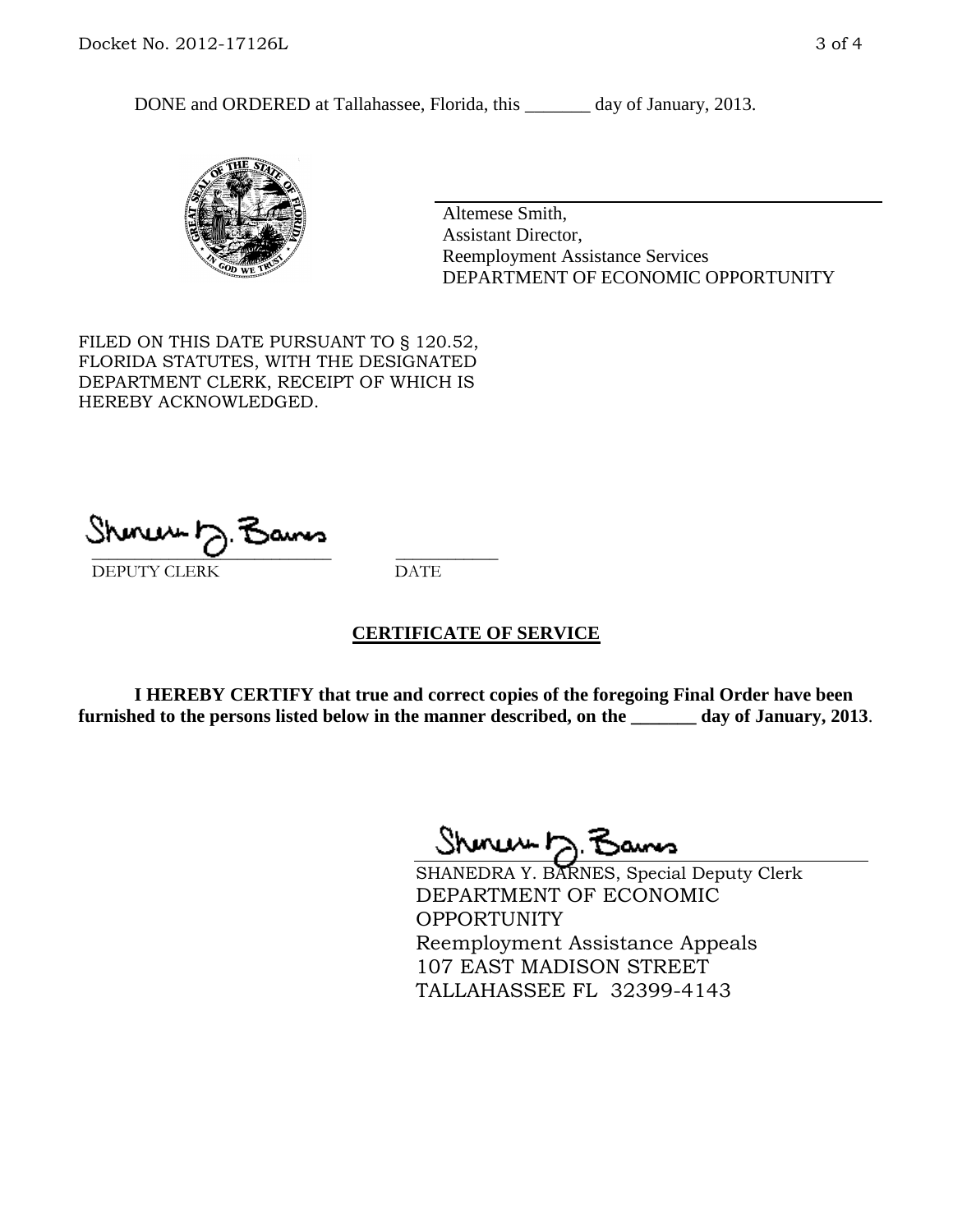Docket No. 2012-17126L 4 of 4

By U.S. Mail:

UNIVERSIDAD AUTONOMA DEL CARIBE INC 13210 BISCAYNE BLVD NORTH MIAMI FL 33181-2040

JACQUELINE BASSI 3300 NE 191ST STREET APT LP17 AVENTURA FL 33180

DEPARTMENT OF REVENUE ATTN: VANDA RAGANS - CCOC #1-4857 5050 WEST TENNESSEE STREET TALLAHASSEE FL 32399

DOR BLOCKED CLAIMS UNIT ATTENTION MYRA TAYLOR P O BOX 6417 TALLAHASSEE FL 32314-6417

JUAN DE LA TORRE ESQ 419 NORTH MAGNOLIA AVENUE ORLANDO FL 32801

State of Florida DEPARTMENT OF ECONOMIC OPPORTUNITY c/o Department of Revenue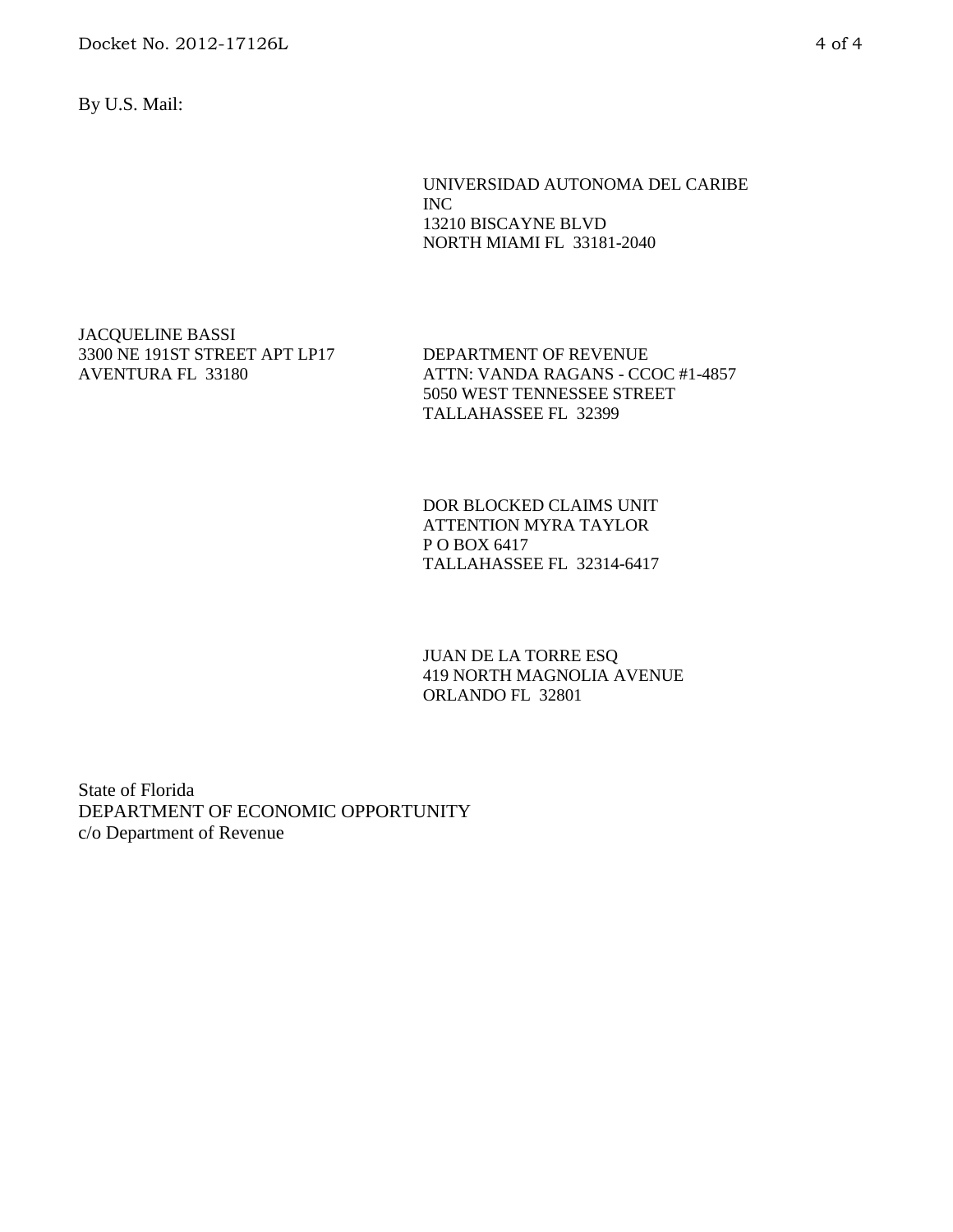## **DEPARTMENT OF ECONOMIC OPPORTUNITY Reemployment Assistance Appeals**

MSC 347 CALDWELL BUILDING 107 EAST MADISON STREET TALLAHASSEE FL 32399-4143

#### **PETITIONER:**

Employer Account No. - 3000636 UNIVERSIDAD AUTONOMA DEL CARIBE INC 13210 BISCAYNE BLVD NORTH MIAMI FL 33181-2040

> **PROTEST OF LIABILITY DOCKET NO. 2012-17126L**

**RESPONDENT:** State of Florida DEPARTMENT OF ECONOMIC **OPPORTUNITY** c/o Department of Revenue

# **RECOMMENDED ORDER OF SPECIAL DEPUTY**

TO: Assistant Director, Executive Director, Reemployment Assistance Services DEPARTMENT OF ECONOMIC OPPORTUNITY

This matter comes before the undersigned Special Deputy pursuant to the Petitioner's protest of the Respondent's determination dated December 7, 2011.

After due notice to the parties, a telephone hearing was held on September 27, 2012. The Petitioner's outhouse attorney appeared and called the Petitioner's vice president of the board as a witness. The Joined Party appeared and testified on her own behalf. A tax specialist II appeared and testified on behalf of the Respondent.

The record of the case, including the recording of the hearing and any exhibits submitted in evidence, is herewith transmitted. Proposed Findings of Fact and Conclusions of Law were not received.

#### **Issue:**

Whether services performed for the Petitioner by the Joined Party constitute insured employment, and if so, the effective date of liability, pursuant to Section 443.036(19), 443.036(21); 443.1216, Florida Statutes.

#### **Findings of Fact:**

- 1. The Petitioner is a corporation incorporated for the purpose of running a university of higher learning.
- 2. The Joined Party provided services as a director of finance from September 2010, through September 2011.
- 3. The Joined Party approached the Petitioner for a teaching position. The Joined Party was offered a job working with the Petitioner's financial structure.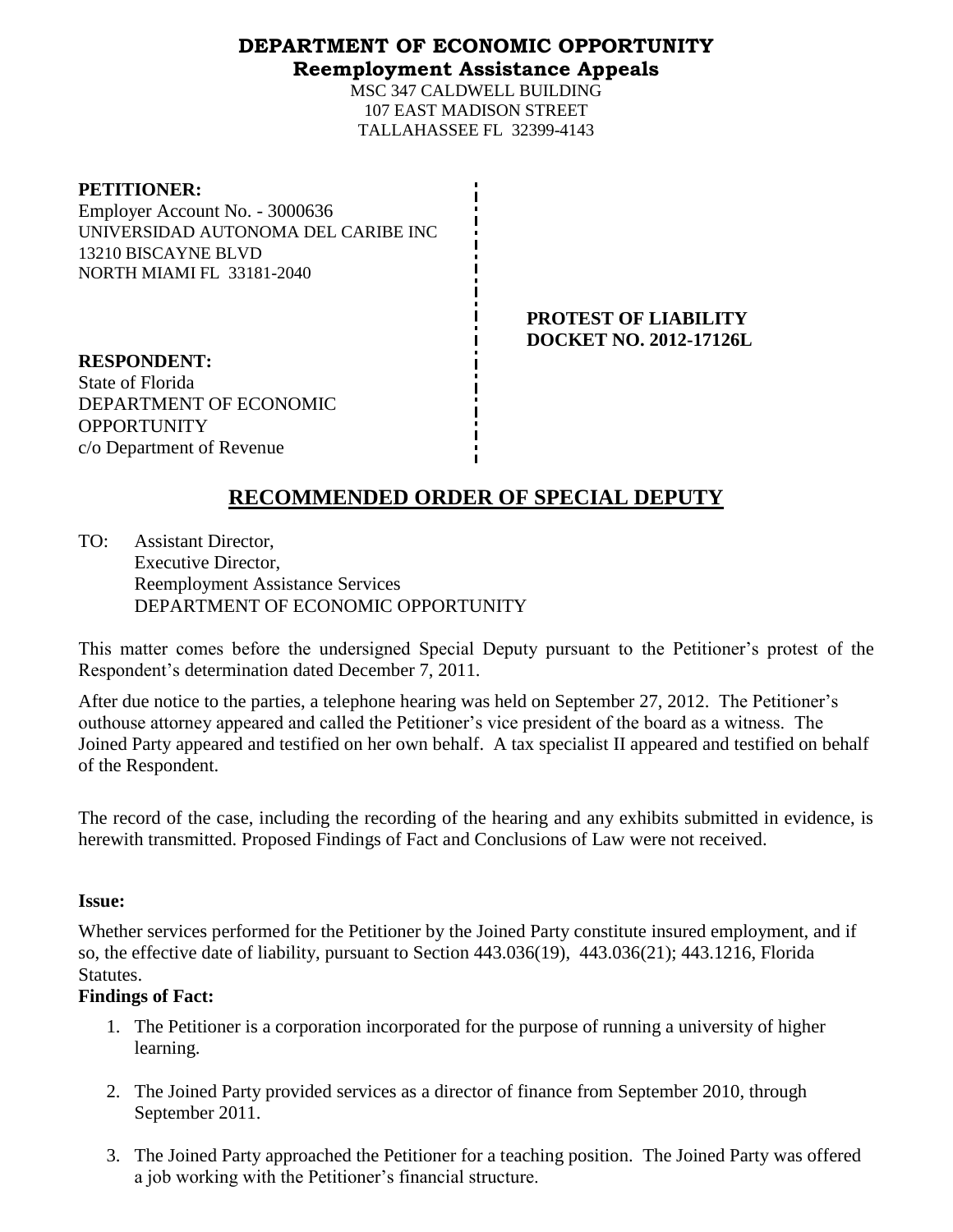- 4. The Petitioner sought to hire the Joined Party as an independent contractor. The Joined Party sought to be hired as an employee. The Joined Party began work as a part time employee approximately two weeks later. The Joined Party was later changed to full time work.
- 5. The Joined Party was expected to report to work at the place of business from 10am through 5pm, Monday through Friday. The Joined Party was expected to be available for any special events. The Joined Party was required to attend weekly meetings.
- 6. The Joined Party was given a list of tasks to be performed. The Joined Party supervised other employees of the Petitioner. The Joined Party was supervised and directed in the work.
- 7. The Petitioner provided the Joined Party with an office, desk, telephone, computer, printer, and office supplies. The Petitioner provided an assistant for the Joined Party. The Joined Party had no expenses in conjunction with the work. The Joined Party was paid an hourly wage.
- 8. Either party could end the relationship at any time without liability.

## **Conclusions of Law:**

- 9. The issue in this case, whether services performed for the Petitioner constitute employment subject to the Florida Unemployment Compensation Law, is governed by Chapter 443, Florida Statutes. Section 443.1216(1)(a)2., Florida Statutes, provides that employment subject to the chapter includes service performed by individuals under the usual common law rules applicable in determining an employer-employee relationship.
- 10. The Supreme Court of the United States held that the term "usual common law rules" is to be used in a generic sense to mean the "standards developed by the courts through the years of adjudication." United States v. W.M. Webb, Inc., 397 U.S. 179 (1970).
- 11. The Supreme Court of Florida adopted and approved the tests in 1 Restatement of Law, Agency 2d Section 220 (1958), for use to determine if an employment relationship exists. See Cantor v. Cochran, 184 So.2d 173 (Fla. 1966); Miami Herald Publishing Co. v. Kendall, 88 So.2d 276 (Fla. 1956); Magarian v. Southern Fruit Distributors, 1 So.2d 858 (Fla. 1941); see also Kane Furniture Corp. v. R. Miranda, 506 So.2d 1061 (Fla. 2d DCA 1987).
- 12. Restatement of Law is a publication, prepared under the auspices of the American Law Institute, which explains the meaning of the law with regard to various court rulings. The Restatement sets forth a nonexclusive list of factors that are to be considered when judging whether a relationship is an employment relationship or an independent contractor relationship.
- 13. 1 Restatement of Law, Agency 2d Section 220 (1958) provides:
	- (1) A servant is a person employed to perform services for another and who, in the performance of the services, is subject to the other's control or right of control.
	- (2) The following matters of fact, among others, are to be considered:
		- (a) the extent of control which, by the agreement, the business may exercise over the details of the work;
		- (b) whether or not the one employed is engaged in a distinct occupation or business;
		- (c) the kind of occupation, with reference to whether, in the locality, the work is usually done under the direction of the employer or by a specialist without supervision;
		- (d) the skill required in the particular occupation;
		- (e) whether the employer or the worker supplies the instrumentalities, tools, and the place of work for the person doing the work;
		- (f) the length of time for which the person is employed;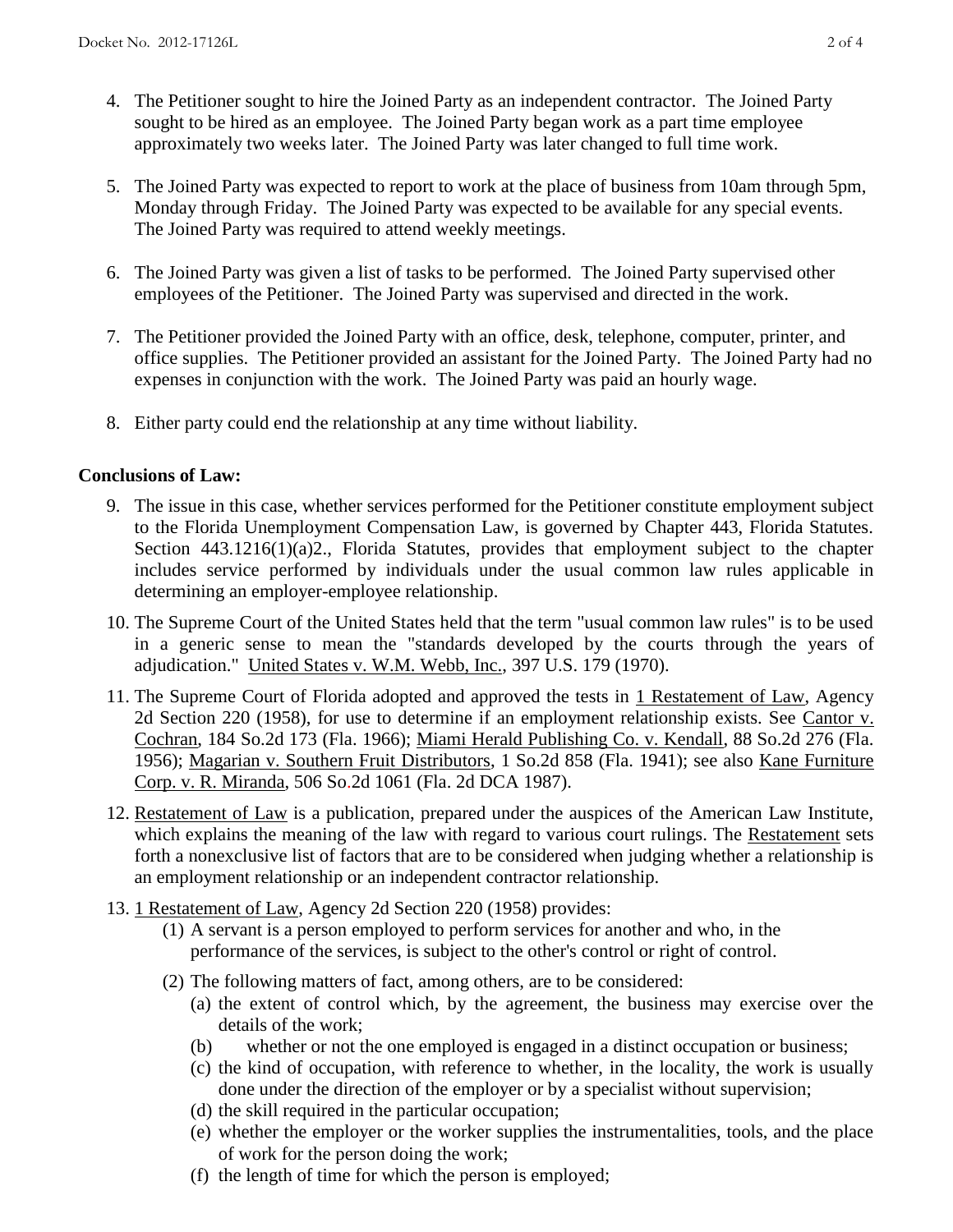- (g) the method of payment, whether by the time or by the job;
- (h) whether or not the work is a part of the regular business of the employer;
- (i) whether or not the parties believe they are creating the relation of master and servant;
- (j) whether the principal is or is not in business.
- 14. Comments in the Restatement explain that the word "servant" does not exclusively connote manual labor, and the word "employee" has largely replaced "servant" in statutes dealing with various aspects of the working relationship between two parties. In Department of Health and Rehabilitative Services v. Department of Labor & Employment Security, 472 So.2d 1284 (Fla. 1<sup>st</sup>) DCA 1985) the court confirmed that the factors listed in the Restatement are the proper factors to be considered in determining whether an employer-employee relationship exists. However, in citing La Grande v. B&L Services, Inc., 432 So.2d 1364, 1366 (Fla. 1<sup>st</sup> DCA 1983), the court acknowledged that the question of whether a person is properly classified an employee or an independent contractor often cannot be answered by reference to "hard and fast" rules, but rather must be addressed on a case-by-case basis.
- 15. The evidence presented in this case reveals that the Petitioner exercised control over where, when, and how the work was performed. The Joined Party was required to follow a set schedule at the Petitioner's place of business. The Joined Party was supervised and directed by the Petitioner. The Joined Party was required to attend weekly staff meetings.
- 16. The Petitioner provided the work space and all materials needed to perform the work. The Joined Party had no expenses in conjunction with the work.
- 17. The Joined Party was paid an hourly rate. Payment by time tends to indicate an employeremployee relationship.
- 18. The Joined Party provided services for approximately one year. Such a length of time does not demonstrate a temporary relationship between the parties.
- 19. A preponderance of the evidence presented in this case reveals that the Petitioner exercised sufficient control over the Joined Party as to create an employer-employee relationship between the parties.

**Recommendation:** It is recommended that the determination dated December 7, 2011, be AFFIRMED.

Respectfully submitted on December 3, 2012.



KRIS LONKANI, Special Deputy Office of Appeals

A party aggrieved by the *Recommended Order* may file written exceptions to the Director at the address shown above within fifteen days of the mailing date of the *Recommended Order*. Any opposing party may file counter exceptions within ten days of the mailing of the original exceptions. A brief in opposition to counter exceptions may be filed within ten days of the mailing of the counter exceptions. Any party initiating such correspondence must send a copy of the correspondence to each party of record and indicate that copies were sent.